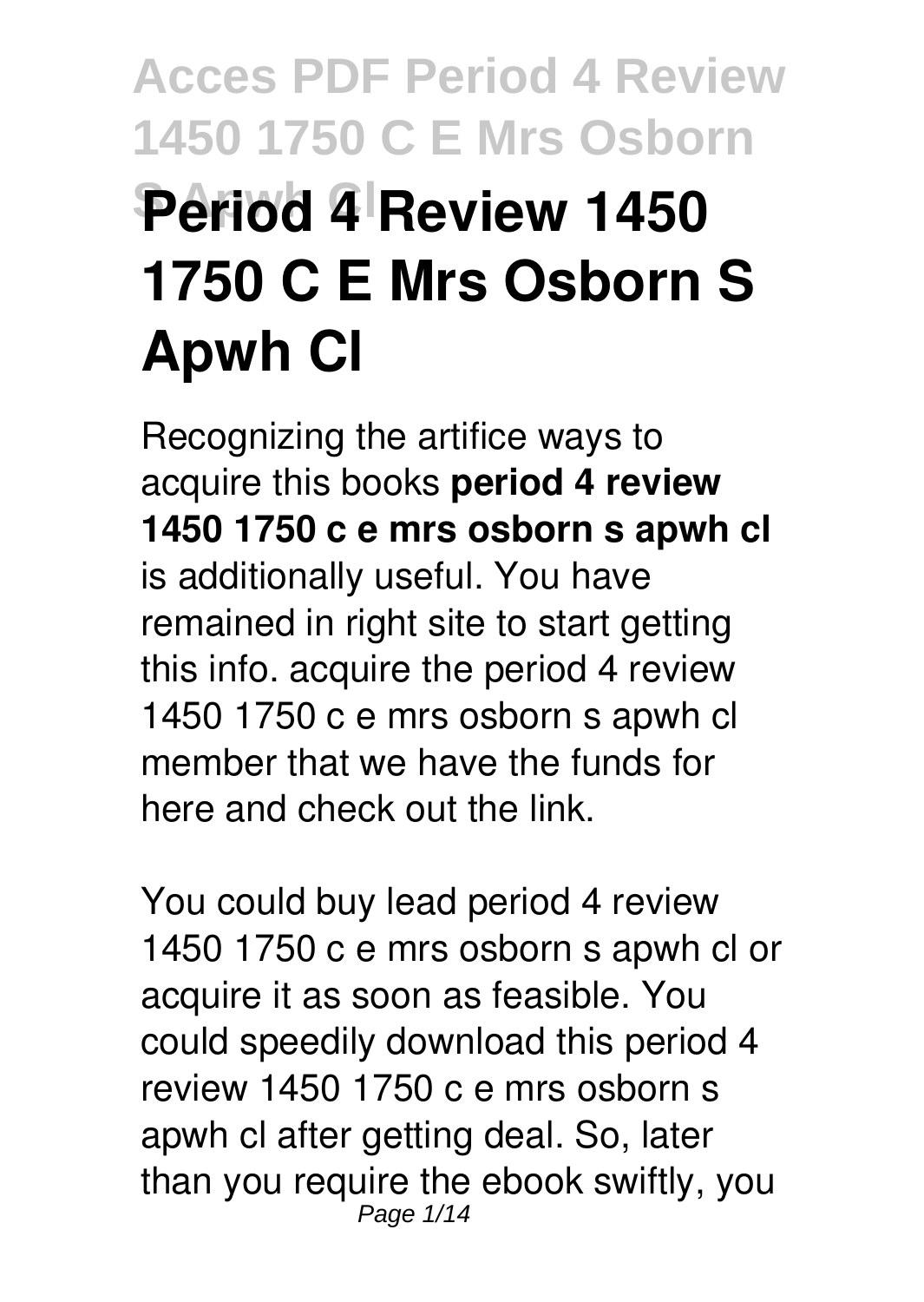can straight get it. It's hence very easy and for that reason fats, isn't it? You have to favor to in this way of being

AP World History UNIT 4 REVIEW—1450-1750 *AP World History Period 4 Review 1450-1750* AP World History UNIT 3 REVIEW—1450-1750 Exploration: Causes and Events 1450-1750 [AP World History Review] Unit 4 Topic 2 APUSH Unit 4 REVIEW [Period 4: 1800-1848]—Everything You NEED to Know **Period 4: Early Modern World (1450 - 1750) - Key Concept 4.1** Period 4: Early Modern World (1450-1750) - Key Concept 4.2 Review*Changing Social Hierarchies 1450-1750 [AP World History] Unit 4 Topic 7*

An Age of REFORM [APUSH Review Unit 4 Topic 11] Period 4: 1800-1848 Page 2/14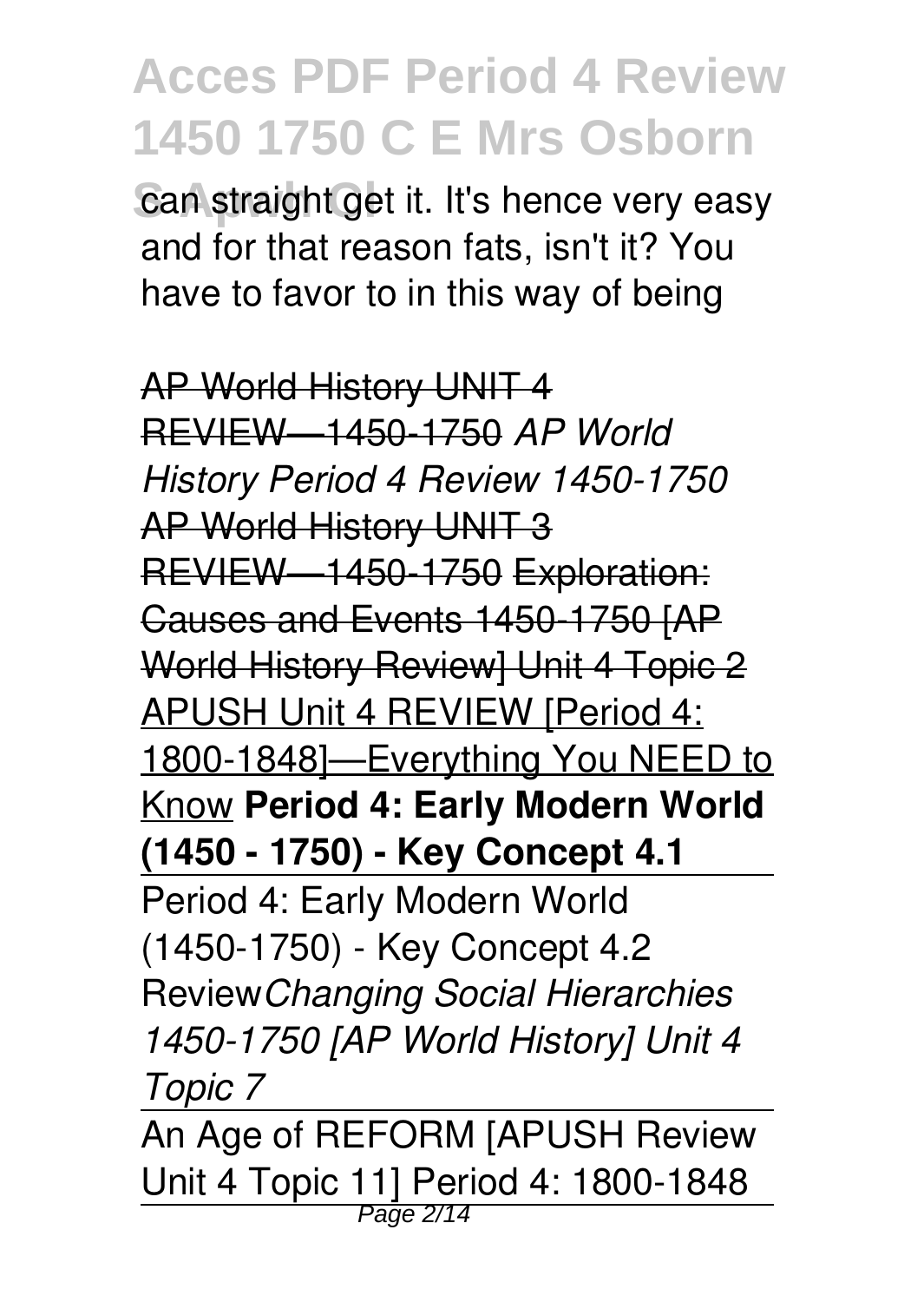*She MARKET REVOLUTION'S Effect* on SOCIETY [APUSH Review Unit 4 Topic 6] Period 4: 1800-1848 The SECOND Great Awakening [APUSH Review Unit 4 Topic 10] Period 4: 1800-1848 AP World History Modern: Unit 4 Review5 Rules (and One Secret Weapon) for Acing Multiple Choice Tests **How to Get Your SCHOOLWORK DONE During Quarantine—4 Tips** How to Write a LEQ (Long Essay Question) for APUSH, AP World, \u0026 AP EuroExpanding DEMOCRACY [APUSH Review Unit 4 Topic 7] Period 4: 1800-1848 (Re-Upload) AP World History Modern: Unit 3 Review APUSH Period 4: Ultimate Guide to Period 4 APUSH **History of Europe in 10 minutes (1450-1815) Modern Era** Page 3/14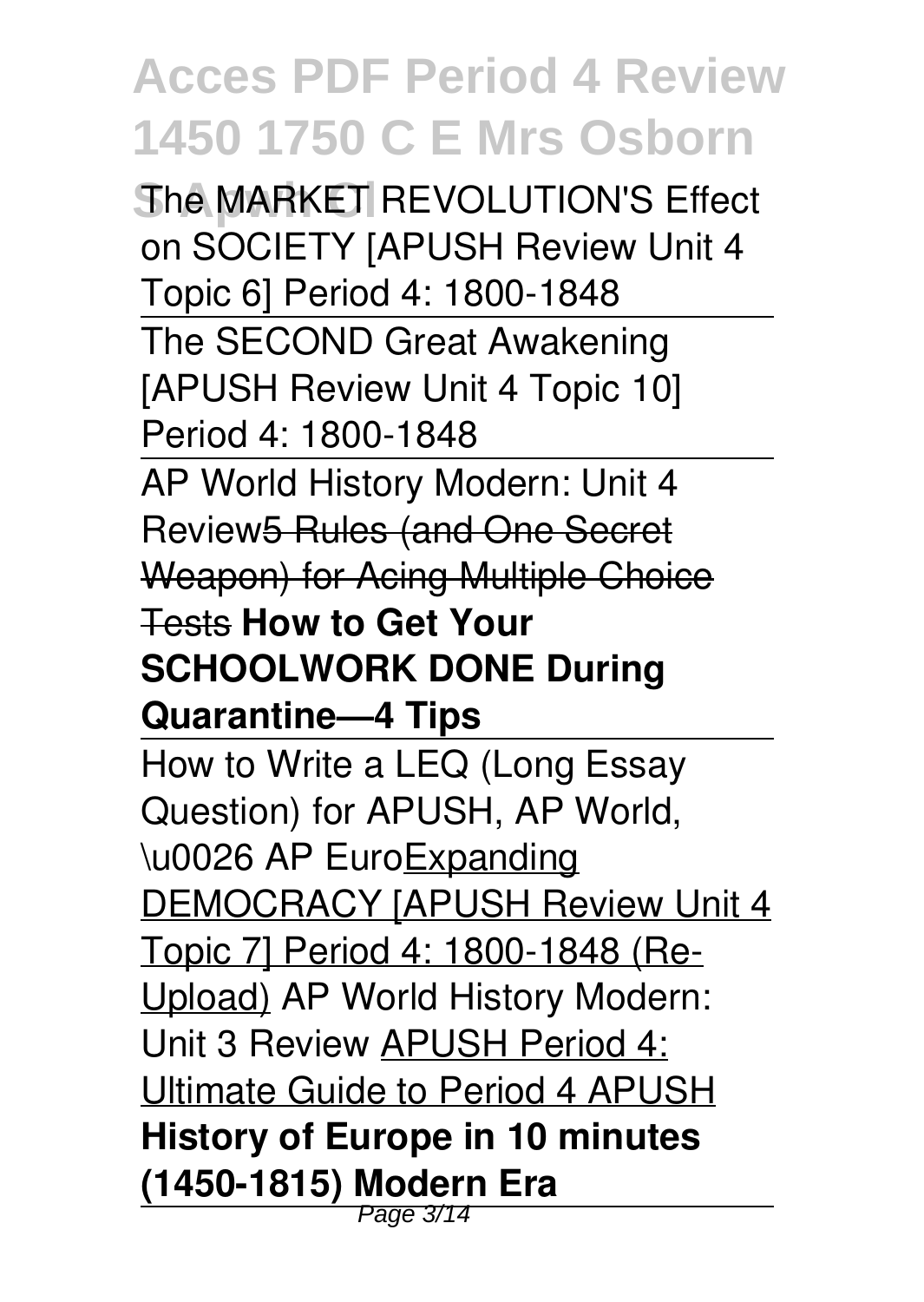**How to Write a DBQ: USING THE** DOCUMENTS (AP World, AP U.S., AP Euro)*African Americans in the Early Republic [APUSH Review Unit 4 Topic 12] Period 4: 1800-1848* So You Want To Take AP World History... Empires Expand [AP World History Review] Unit 3, Topic 1Period 4: Early Modern World (1450-1750) - Key Concept 4.3 *APWH Modern Unit 4 Review* WHAP Cram Session: 1450-1750! Period 4 APWH Review The Development of AMERICAN Culture [APUSH Review Unit 4 Topic 9] Period 4: 1800-1848 APWH PERIOD 4 (1450-1750) Timeline Quiz Events Period 4 Review 1450 1750 PERIOD 4 REVIEW: 1450 - 1750 C.E. Mrs. Osborn's APWH Class QUESTIONS OF PERIODIZATION This era includes only 300 years, but some profound and long-lasting Page 4/14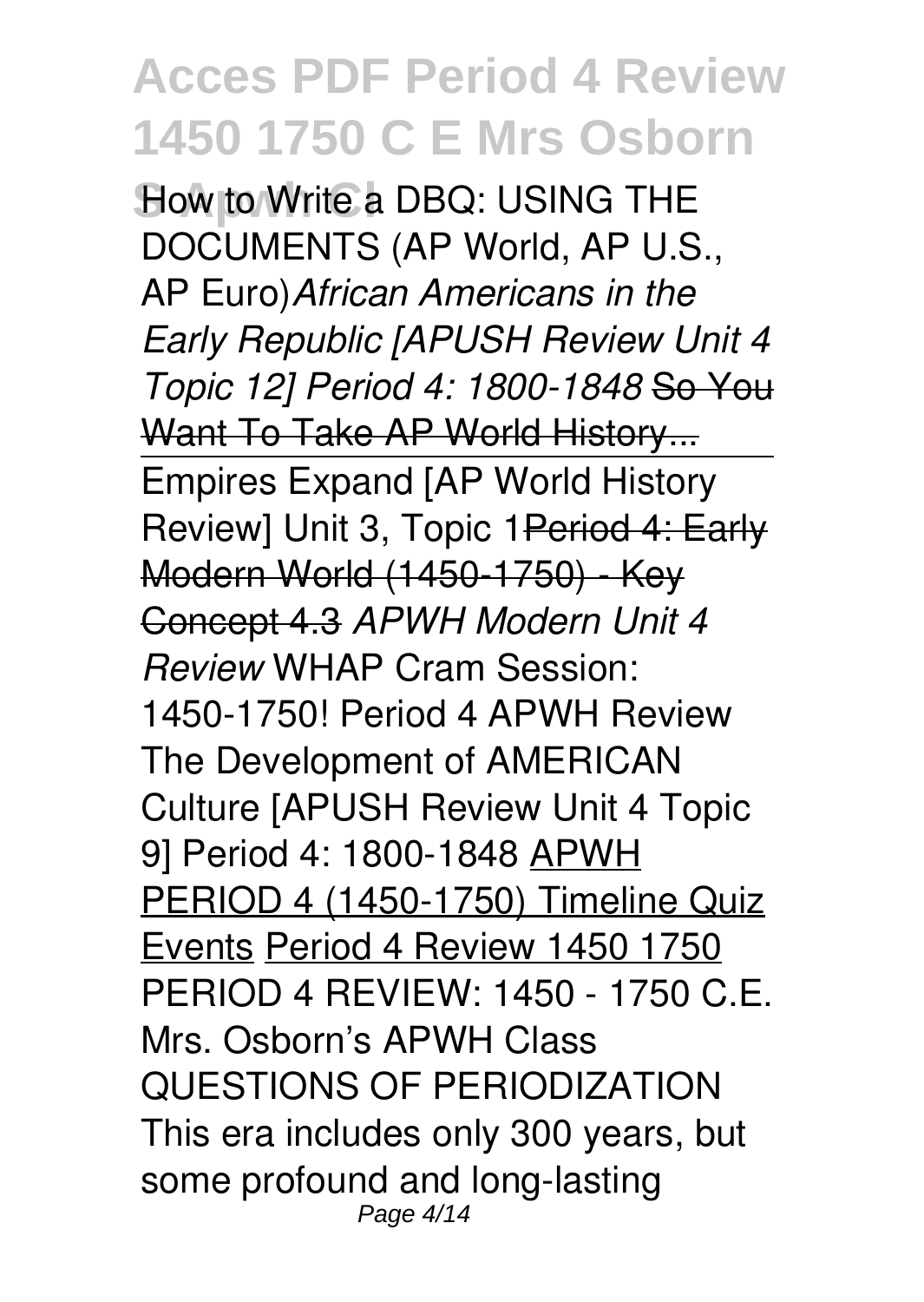changes occurred. Characteristics of the time between 1450 and 1750 include: 1) The globe was encompassed - For the first time, the western hemisphere came into continued contact with the

PERIOD 4 REVIEW: 1450 - 1750 C.E. Mrs. Osborn s APWH Class ...

Before 1450, regional trade was all the rage as the Silk Roads, Indian Ocean network, and Trans-Saharan routes exploded with more merchants and goods flowing. By 1450, Europeans were set on finding a faster route to Asia. Relying on overland trade was too slow and you couldn't bring all that many goods with you on a camel's back.

**AP World History Unit 4 Review** (1450-1750) | AP World ... Page 5/14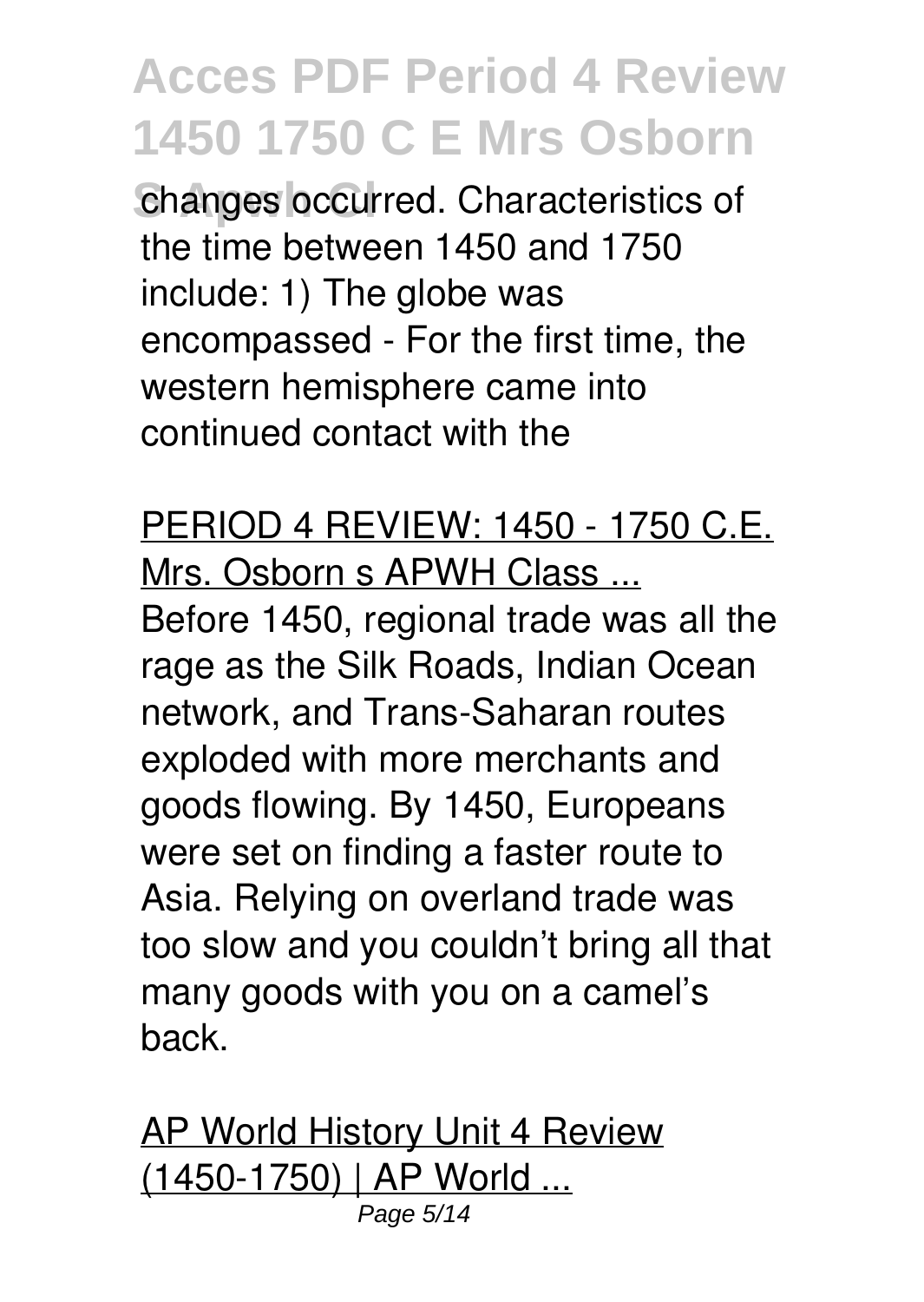**Start studying Period 4 Review -**1450-1750. Learn vocabulary, terms, and more with flashcards, games, and other study tools.

Period 4 Review - 1450-1750 Flashcards | Quizlet Period 4 Review: 1450-1750 study guide by mgoetz26 includes 12 questions covering vocabulary, terms and more. Quizlet flashcards, activities and games help you improve your grades.

Period 4 Review: 1450-1750 Flashcards | Quizlet In which the teacher reviews the main points of Period 4 of the AP World Curriculum. 1450-1750.

AP World History Review: Period 4 period 4: 1450 to 1750. Period 4 Page 6/14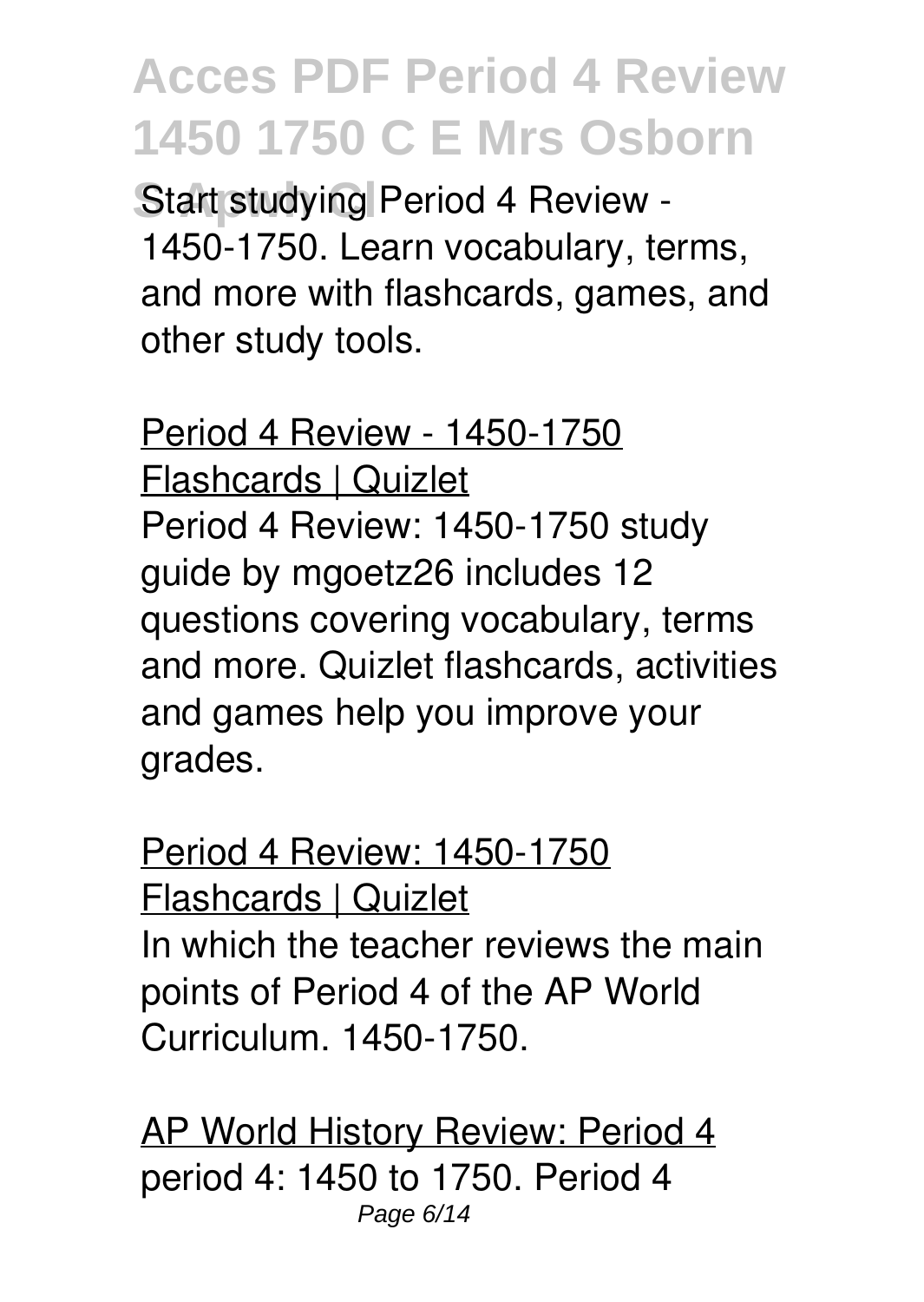**Suizlet. Period 4 Review Packet.** Period 4 sees the reemergence of Europe as a dominant force. This is the era the Europeans "wake-up", expand, and build empires. New innovations will allow for greater exploration across the seas. This trade network, known the Columbian Exchange, will play an important role  $in$ ...

#### Period 4: 1450 to 1750 - Socialis Studio

Period 4: Global Interactions. 1450 to 1750. Key Concept 4.1. Globalizing Networks of Communication and Exchange. The interconnection of the Eastern and Western hemispheres made possible by transoceanic voyaging marked a key transformation of this period. Technological innovations helped to make Page 7/14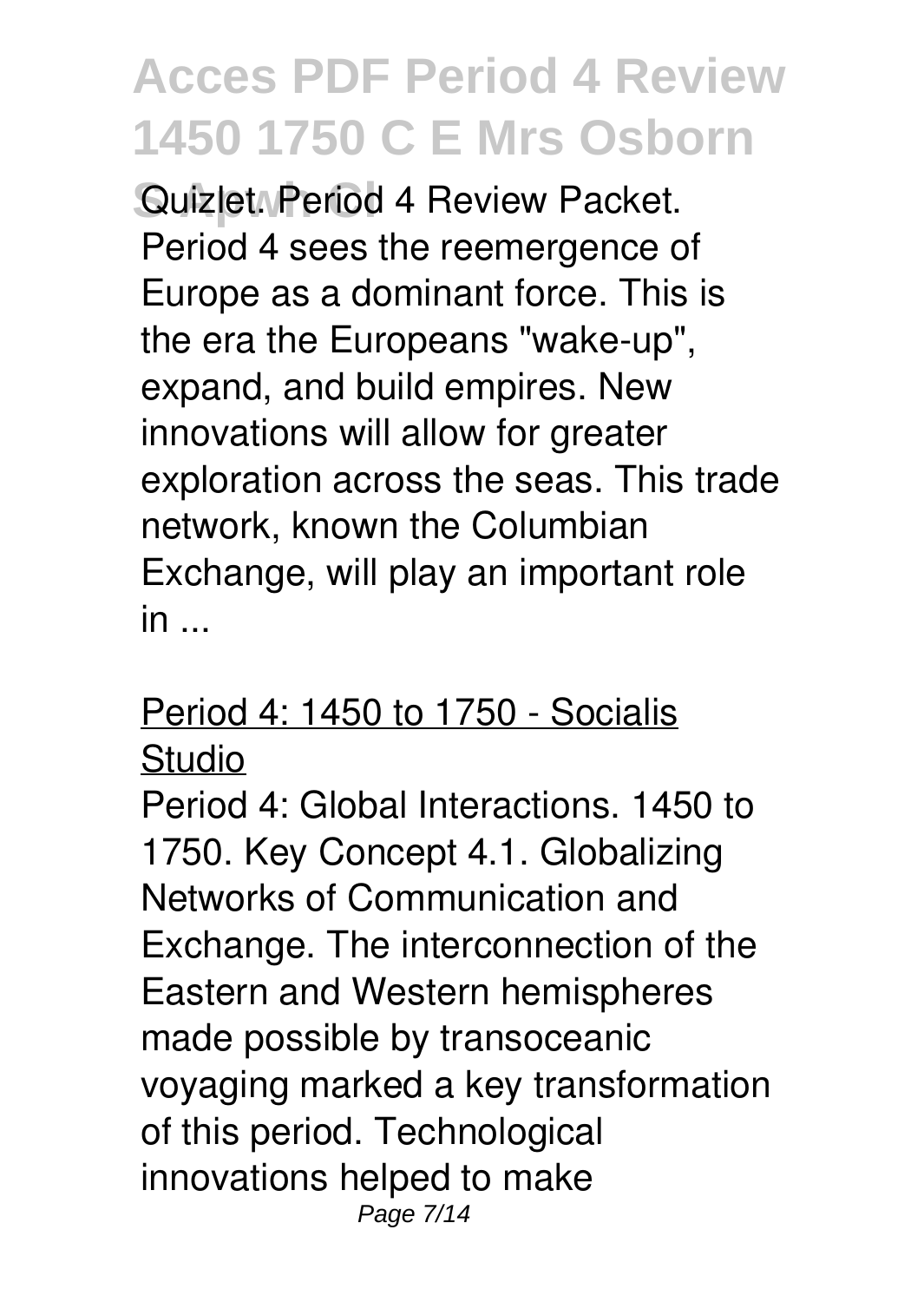**transoceanic connections possible.** 

Period 4: 1450-1750 - be historical 1400 Colonial Brazilian life was all about producing sugar at sugar mills. They tried to bring in the local people as workers, but the were met with a great deal of resistance. Disease also raged through, wiping out populations.

### Period 4 (1450-1750) Timeline |

#### Preceden

1450 present ap world history arts and humanities, period 4 review 1450 1750 ap world history fiveable, ap world history name five thematic name, ap world history mr sedgleys class, ap world history essays all past prompts by topic fiveable, ppt ap world history questions 1450 1750 powerpoint, 1450 1750 ap world history essay example for free 1750, ap world unit 4 practice Page 8/14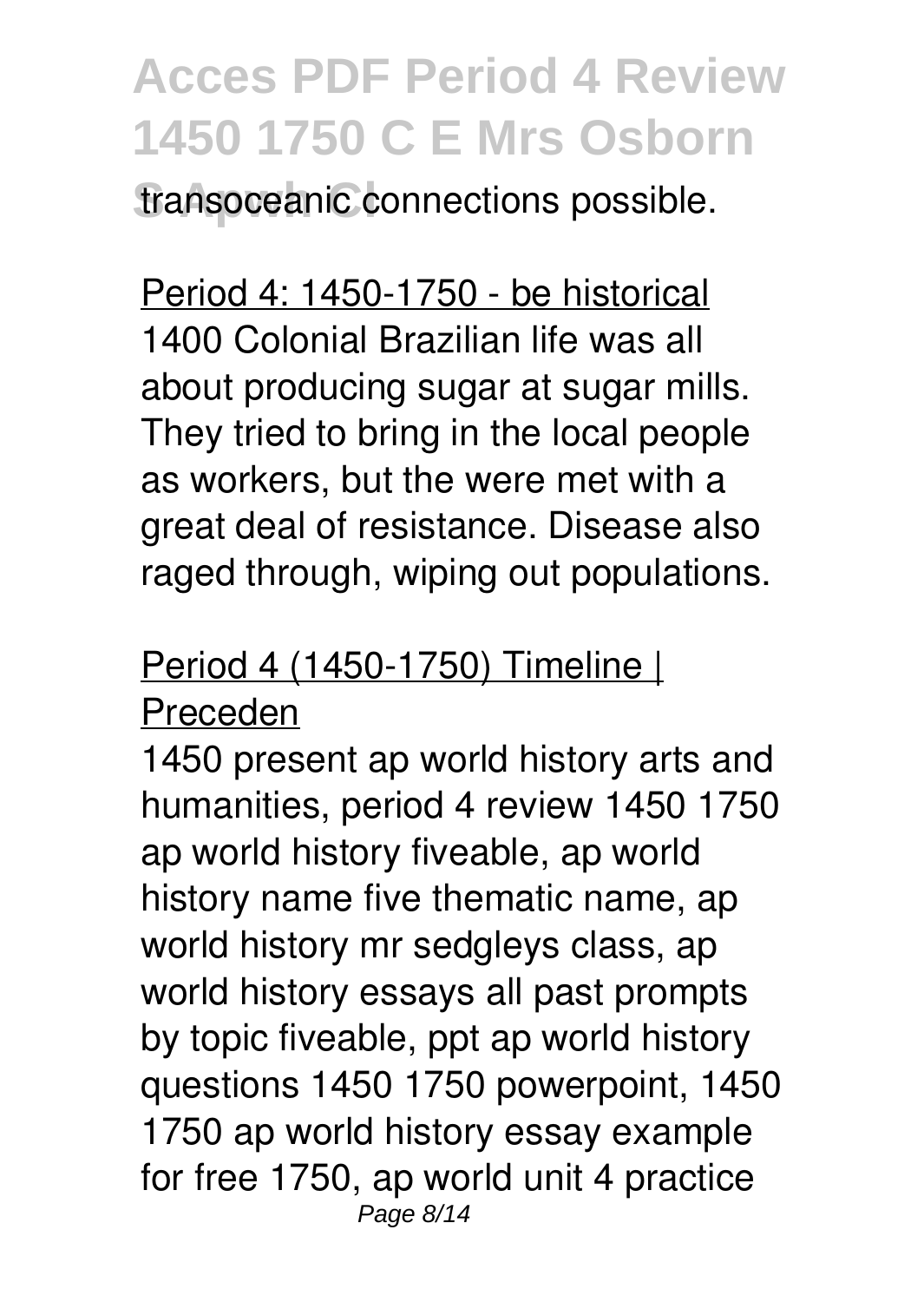### **Acces PDF Period 4 Review 1450 1750 C E Mrs Osborn** test ap world ...

### World history 1450 to 1750 review answers

1450-1750 CE. Student name. 1450-1750 Unit 4. Major Developments. Questions of periodization. Continuities and breaks, causes of changes from the previous period and within this period. Changes in trade, technology, and global interactions. Knowledge of major empires and other political units and social systems. Ottoman, China, Portugal, Spain, Russia, France, England, Tokugawa, Mughal, characteristics of African empires in general but knowing one (Kongo, Benin, Oyo, or Songhay) as illustrative.

1450-1750 Unit 4 - Coach Beard Page 9/14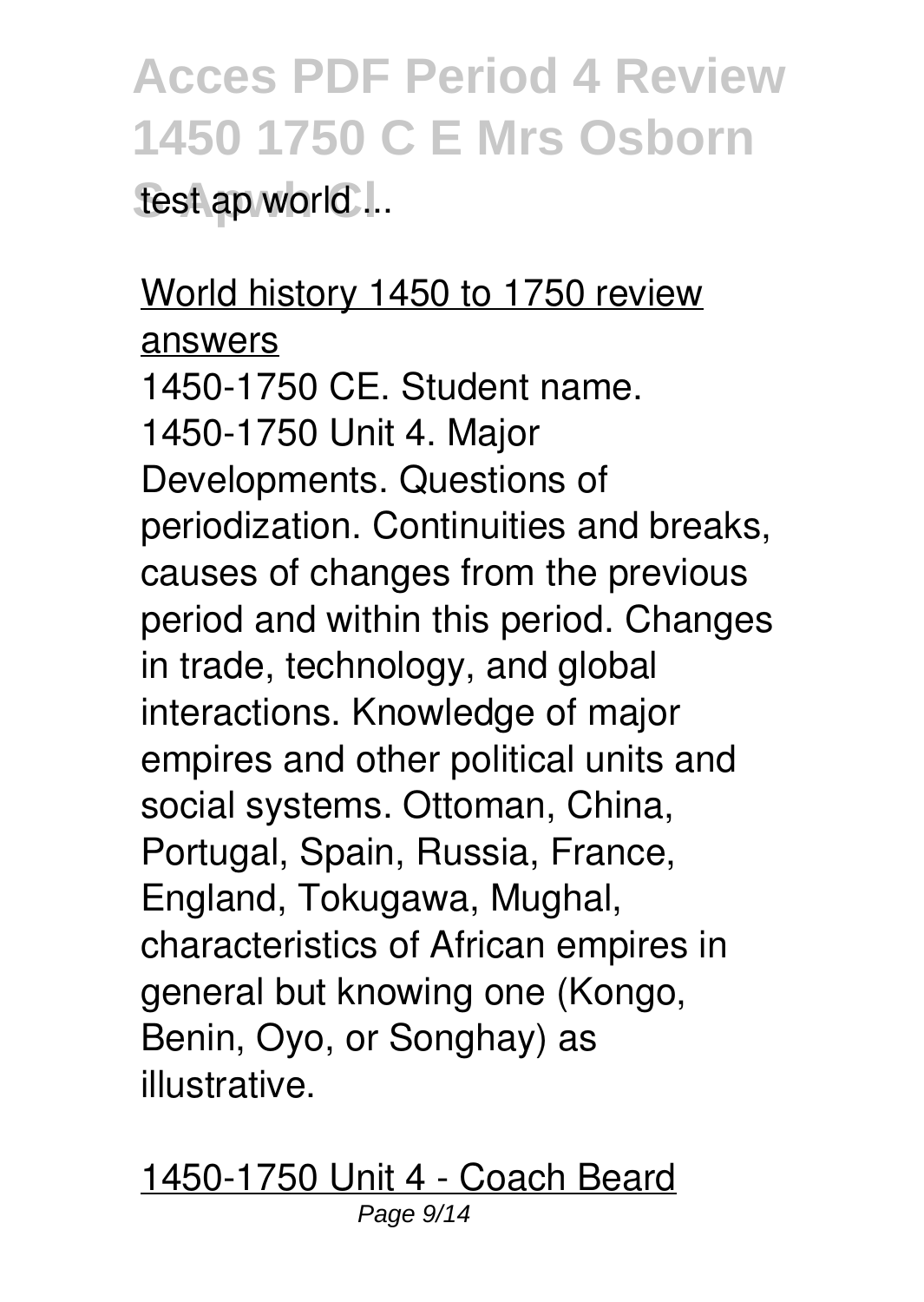#### **Classroom - Home**

So, here is the Early Modern Period... View fullsize The above map was created using the geographic references from this era in the AP World History curriculum.

### Early Modern (1450-1750) — Freemanpedia

Time Period Four: Global Interactions c. 1450 - c. 1750. This Unit is based on Historical Period 4: "Global Interactions" c. 1450 to c. 1750." This time frame may also be referred to during this course as the "Early Modern Period." Use the extra resources below to help you study the Key Concepts.

Time Period 4: 1450 - 1750 - Learning with Mrs. Kazanas ... Key Terms: Period 2 (1450-1750) Page 10/14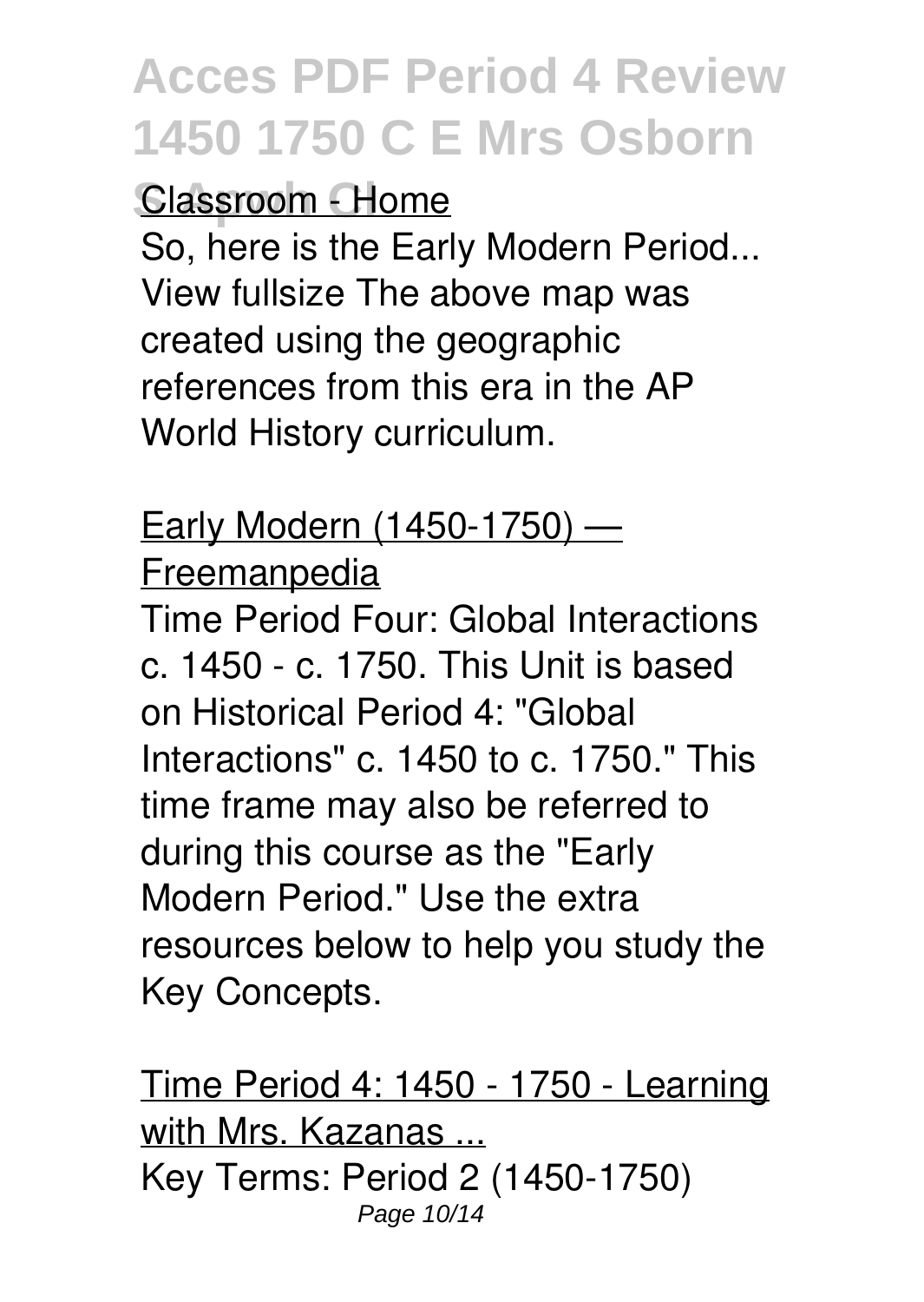**Remember that the AP World History** exam tests you on the depth of your knowledge, not just your ability to recall facts. While we have provided brief definitions here, you will need to know these terms in even more depth for the AP exam, including how terms connect to broader historical themes and understandings.

AP World History: Modern — Period 2 Notes (1450-1750 ... PERIOD 4 REVIEW: 1450 - 1750 C.E. Mrs. Osborn's APWH Class QUESTIONS OF PERIODIZATION This era includes only 300 years, but some profound and long-lasting changes occurred. Read : PERIOD 4 REVIEW: 1450 - 1750 C.E. Mrs. Osborn s APWH Class ... pdf book online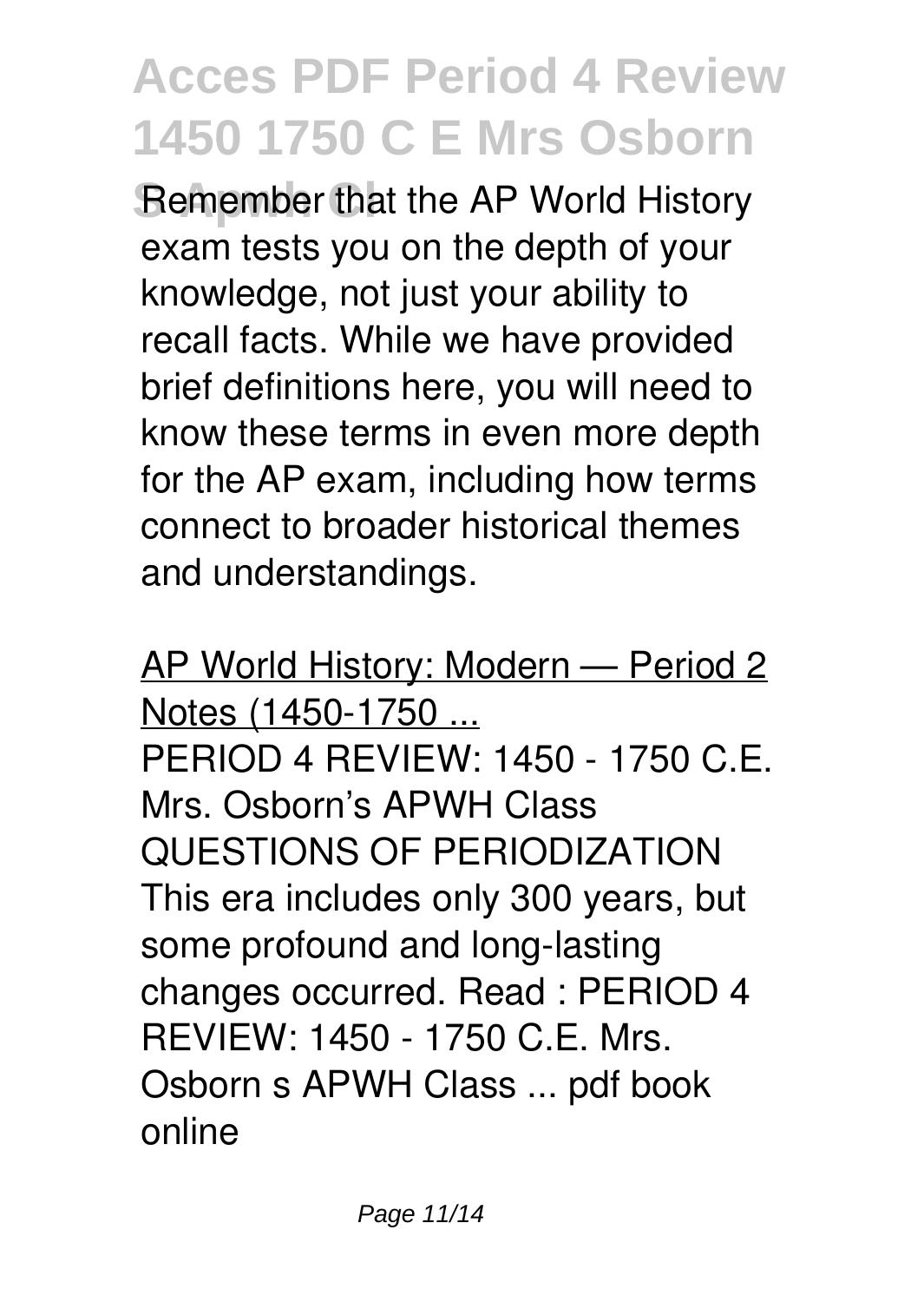**S Apwh Cl** PERIOD 4 REVIEW: 1450 - 1750 C.E. Mrs. Osborn S APWH Class ... Period 4 takes us from 1450 to 1750, from the collapse of the Byzantine Empire to the shifting of power in Europe and abroad at the dawn of the Enlightenment. In the early modern period, colonialism and global trade are established and fuel the economic fires of great European empires.

AP World History Period 4 Review Questions and Discussion 1450-1750. The interconnection of the Eastern and Western Hemispheres made possible by transoceanic voyaging marked a key transformation of this period. Technological innovations helped make transoceanic connections possible.

APWH 1450-1750 Page 12/14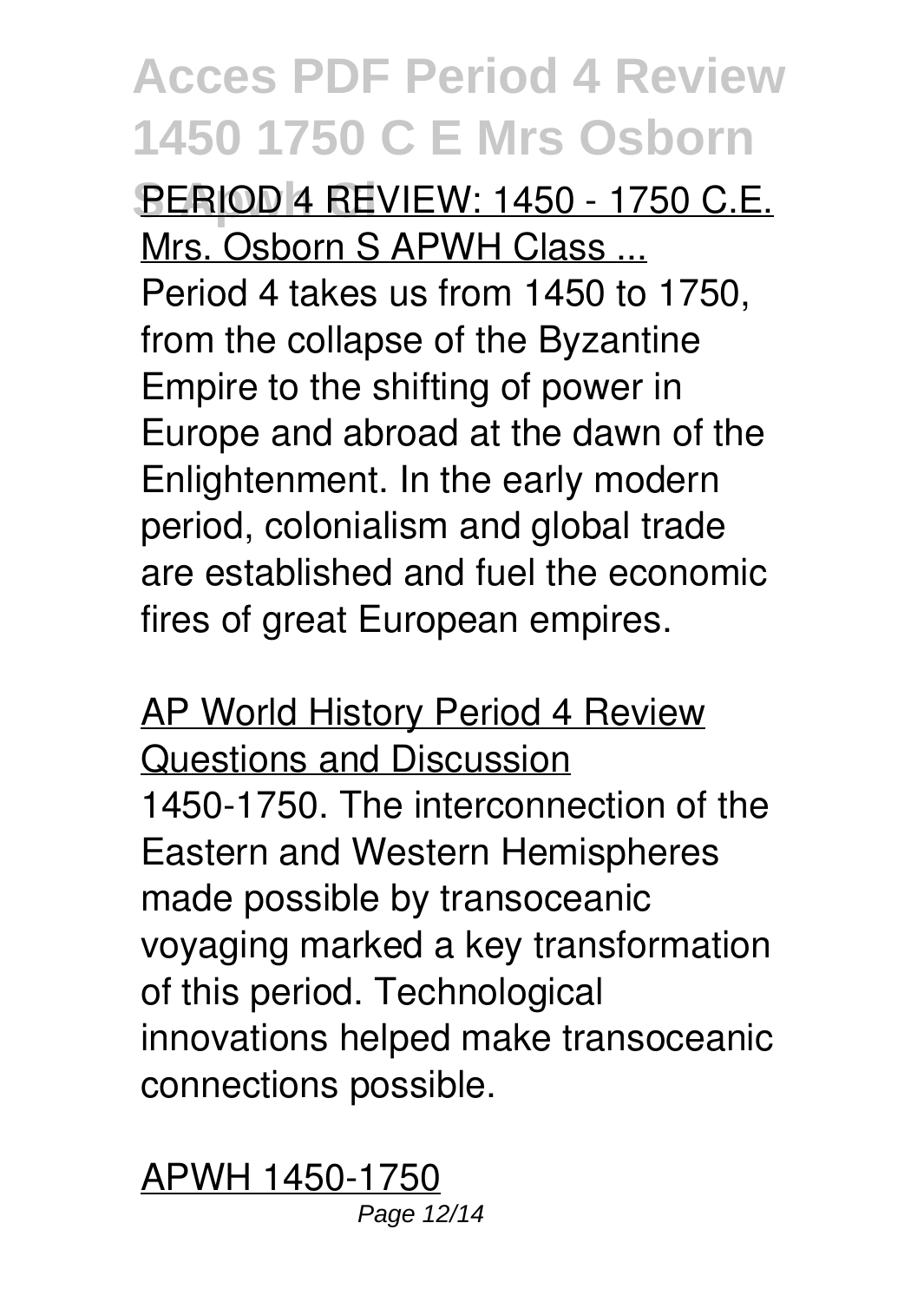**Effects on Eurasia: new crops from** Col Exch (maize, potatoes, manioc) --> pop growth in Euro & Asia (Some) Europeans get rich through investments in joint-stock companies Strengthened abs monarchs in Euro inc. competition between European powers through mercantilism (led to wars,

APWH- Period 4 Review by Marci Ward - Prezi AP World History Period 4 (1450-1750) Terms. Akbar. The most famous emperor of the Mughal India. He created tolerance for religion, women, blended elite culture. He made a system & tradition of acceptance. Overall, created unity among the wide variety of people, cultures, & religious traditions. Osman.